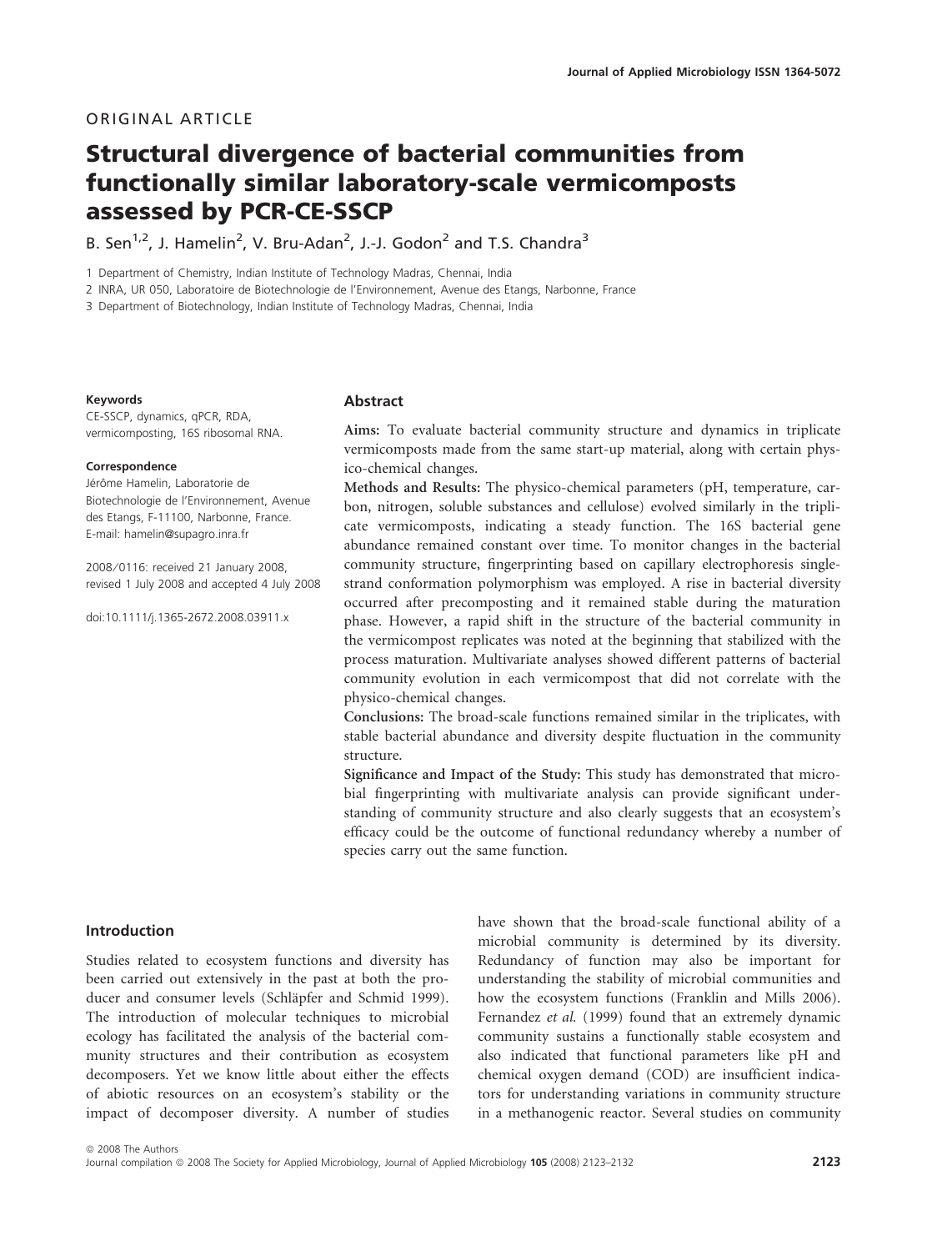structure and functions have been performed on methanogenic and activated sludge reactors (Godon *et al.* 1997; Zumstein *et al.* 2000; Kaewpipat and Grady 2002; Saikaly *et al.* 2005; Nadarajah *et al.* 2007). All such recent observations in various laboratory-scale ecosystems have led to the conclusion that bacterial communities may evolve independently in identically operated bioreactors performing with similar efficiency. These findings have thus raised questions about the inter-relationship of a functionally stable ecosystem and a stable community.

A recent study has shown that sugar industry waste can be composted with the help of earthworm *Eudrilus eugeniae*: the C/N fell from 21 to 10 within 40 days, along with a reduction in the lignocellulosic fraction (lignin, cellulose and hemicellulose) and an increase in soluble substances (Sen and Chandra 2007). This study has also suggested that the vermicomposting process may be a model microbial ecosystem wherein a rapid and similar transformation of organic matter is replicated. Vermicomposting is an accelerated process of biooxidation and stabilization of organic material that, in contrast to traditional composting, involves the joint action of earthworms and micro-organisms and does not involve a thermophilic stage (Dominguez and Edwards 2004). Earthworms make the substrate more favourable to microbial activity and enhance decomposition by acting as mechanical blenders (Domínguez 2004). However, the resident bacteria play a major role in the decomposition of organic matter during the vermicomposting process.

Past studies on the microbiology of traditional composting achieved the isolation and description of various microbes present in compost using culture-dependent methods and classified the bacterial communities according to temperature profiles during composting (Ryckeboer *et al.* 2003). Up to now, there have been few reports on community dynamics during the composting process, using sequence analysis combined with single-strand conformation polymorphism (SSCP; Peters *et al.* 2000) and denaturing gradient gel electrophoresis (DGGE; Ishii *et al.* 2000). However, little attempt has been made in understanding the structure of bacterial communities and community assemblages during a functionally steady vermicomposting process at a constant temperature and pH.

In order to investigate community dynamics during a functionally steady process and discover whether such dynamics reoccur in vermicomposts, we monitored the temporal changes in the three vermicompost bacterial communities by using capillary electrophoresis (CE)-SSCP fingerprinting of the 16S rRNA gene. Although rRNAbased approaches may be affected by a number of factors such as biased sample collection, differential cell lysis during nucleic acid extraction or differential polymerase chain reaction (PCR) amplification (von Wintzingerode *et al.* 1997), such techniques appear to offer broader scope than culture-based analyses (DeLong and Pace 2001). Fingerprinting analyses provides a faster and less labour-intensive approach for comparing community composition in many different samples than the sequencing of clone libraries (Delbès *et al.* 2000; Burr *et al.* 2006; Peu *et al.* 2006). However, all fingerprinting methods only generate banding patterns and do not provide any sequence information (Schmalenberger and Tebbe 2003). Moreover, band identification is time-consuming and only provides limited information due in part to the shortness of DNA fragments used. Capillary analysis, in contrast to gel banding patterns, has notable advantages such as better resolution and the presence of an internal standard. In addition, the complex data sets obtained from CE-SSCP profiles can be subjected to multivariate statistical analysis that can quantitatively interpret the genetic similarity of samples in a two-dimensional plot in which the most dissimilar samples appear at the greatest distance apart. Such similarity is not readily interpretable from raw CE-SSCP profiles (Fromin *et al.* 2002). Multivariate techniques have the advantage that datasets can comprise a variety of variables and need not be limited to species lists (Rees *et al.* 2004).

The aim of this work was to evaluate the bacterial community dynamics and diversity of a triplicate laboratory-scale vermicomposting process and to assess any relationship between physico-chemical changes and microbial community structure. The application of the CE-SSCP technique and multivariate statistical approaches to microbial community analysis of complex ecosystems was also evaluated. We believe this study provides a cogent report on the divergent dynamics of microbial communities in replicate vermicomposts.

## Materials and Methods

## Vermicomposting setup

A laboratory-scale vermicomposting of sugar industry waste, made up of pressmud, trash, bagasse and dried cattle manure in  $7:1:1:1 \le x/w$  ratio, as start-up material (SM), was carried out in cement bins with an internal top dimension of  $35.5 \times 35.5$  cm, a bottom dimension of  $26.5 \times 26.5$  cm and a depth of 33.5 cm. To get a homogenous SM mixture, pressmud and dried cattle manure were powdered while trash and bagasse were finely cut into sizes of  $\leq 0.5$  inches. Three separate bins were set up for the experiment to replicate the same process. Each bin contained 2.5 kg of SM mixture that was precomposted for 4 days to lower the initial rise in temperature  $(35 \pm 1^{\circ}C)$ , the equivalent in this experiment to the usual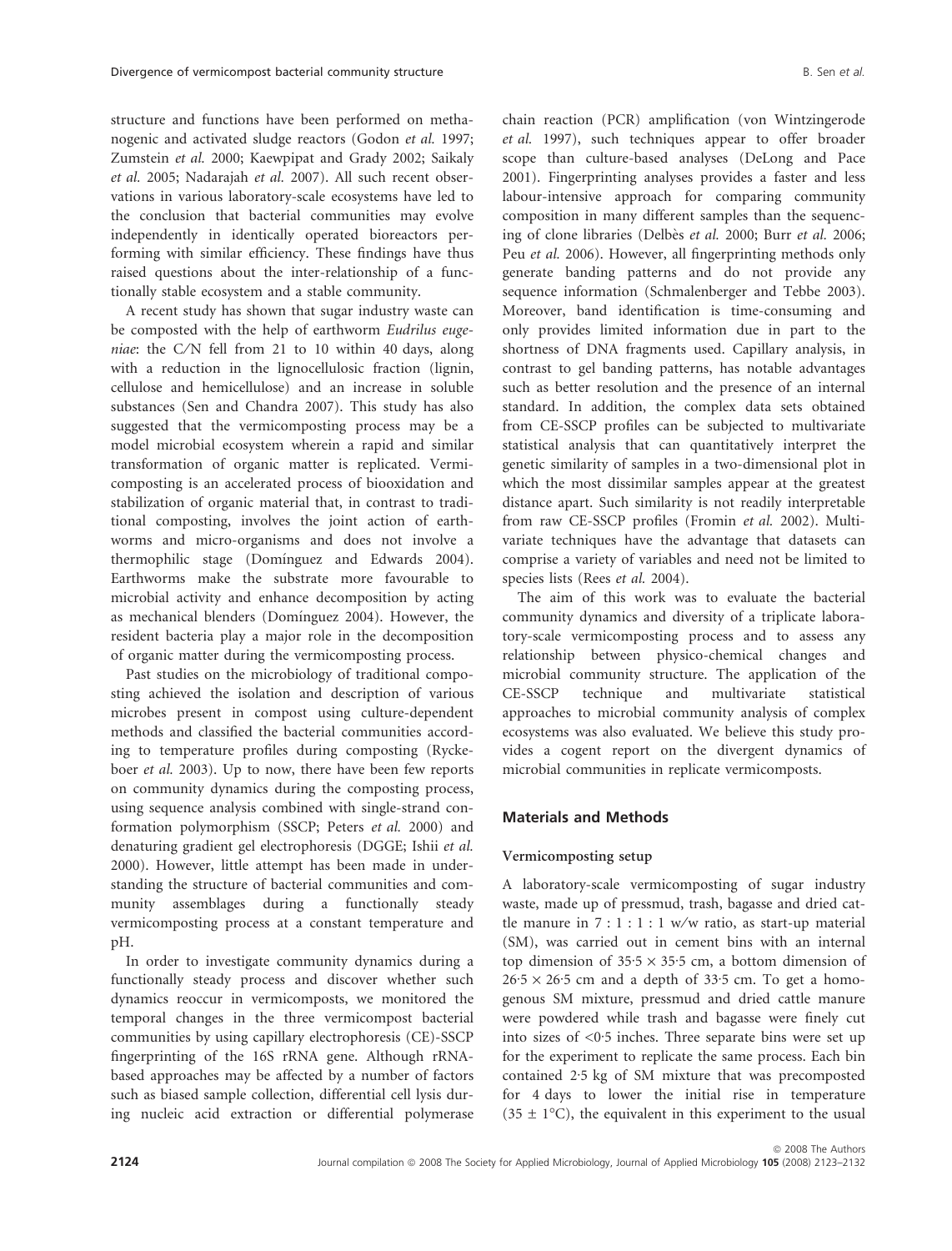thermophilic phase. As earthworms are sensitive to high temperature, an identical biomass of earthworms (*E. euge* $niae)$  was inoculated (15 g  $kg^{-1}$  of SM) after the end of the precomposting (thermophilic) stage. Day 0 indicates the day when earthworms were added after the four days of precomposting. After complete mixing of the composted SM, 200 g were sampled at regular 10-day intervals, representing *c*.  $1/12$ th of the original SM mixture. The earthworms were removed from the collected samples and put back into the respective bins. Each sample (*c*. 200 g) from each bin, consisting of both decomposed and undecomposed material as well as earthworm castings, was thoroughly mixed in a blender for homogenization. The moisture content was kept at a level of 60–70% by sprinkling an equal volume of water at regular intervals.

#### Analysis of physico-chemical parameters

Samples were oven-dried at 105°C, then ground in a blender and sieved. Total organic carbon (carbon content) was determined by wet oxidation with potassium dichromate. Total Kjeldahl nitrogen (nitrogen content) was determined (Jackson 1973). pH was determined in the water extract (sample : water,  $1:2.5$ ) at  $30^{\circ}$ C. The temperatures were taken with a thermometer inserted deep within the vermicompost bins. Soluble substances (water-soluble or ethanol : benzene-soluble) and cellulose content were analysed after lignocelluosic biofractionation (Thronber and Northcote 1961).

#### Genomic DNA extraction

Nucleic acid extraction was performed using the Ultra Clean Soil DNA Isolation Kit (Mo Bio Laboratories, Solana Beach, CA, USA) according to the manufacturer's instructions. Samples weighting about  $0.25$  g were processed in each case for DNA isolation. DNA was isolated at a regular interval of 10 days. Isolated genomic DNA was checked for its quality on  $0.8\%$  agarose gel and stored at  $-20^{\circ}$ C prior to analysis.

## Amplification of the V3 region of the 16S rRNA gene

One microlitre of genomic DNA samples was analysed by PCR amplification of the 16S rRNA gene V3 region using the primers w49 (5'-ACGGTCCAGACTCCTACGGG-3', *Escherichia coli* position F330) and 5¢-6FAM labelled w104 (5¢-TTACCGCGGCTGCTGCTGGCAC-3¢, *E. coli* position R533) (Delbès *et al.* 2000). Each reaction tube contained 1.3  $\mu$ l of each primer (100 ng  $\mu$ l<sup>-1</sup>), 1  $\mu$ l of template DNA, 5  $\mu$ l of buffer (10× Pfu Turbo), 4  $\mu$ l of dNTP  $(2.5 \text{ mmol } l^{-1})$ , 0.5  $\mu$ l of Pfu Turbo  $(2.5 \text{ U } \mu l^{-1})$ ; Invitrogen) and was adjusted to a final volume of 50  $\mu$ l. The reaction tubes were placed in a thermocycler (Mastercycler epgradientS; Eppendorf) for 2 min at 94°C. Twenty-five cycles were then performed for 30 s at  $94^{\circ}$ C, 30 s at 61 $^{\circ}$ C, 30 s at 72°C, with a final extension step of 10 min at 72°C. The PCR product sizes were checked on 2% agarose gel and the bands were detected with ethidium bromide. The expected size of the band was around 200 bp in length, and was checked using a 100 bp DNA ladder (Invitrogen).

## CE-SSCP procedure

The PCR products were diluted between 3 and 10 times depending on the band intensity on the gel. One microlitre of each PCR product was mixed with  $18.8 \mu$ l of formamide and 0.2 *ul* of internal standard GeneScan ROX (Applied Biosystems). Samples were heat-denatured at 95°C for 3 min and immediately placed on ice. They were then subjected to capillary electrophoresis for 35 min in an ABI Prism 3130 genetic analyser (Applied Biosystems) with four 50-cm capillary tubes. The capillary tubes were filled with 5.6% of conformation analysis polymer (Applied Biosystems) in the corresponding buffer and 10% glycerol. Raw binary data were converted into csv text files using Chromagna (M.J. Miller, personal communication) for statistical interpretation.

## Real-time PCR assay conditions

The amplification reactions were carried out in a total volume of 25  $\mu$ l. All reaction mixtures contained 5  $\mu$ l of template DNA and 1× TaqMan universal PCR master mix (Applied Biosystems). A mix of 756 nmol  $l^{-1}$  of primer w102 (5'-CGGTGAATACGTTCYCGG-3' *E. coli* position F1369), 500 nmol  $l^{-1}$  of primer w105 (5'-GGWTACCTTGTTACGACTT-3¢, *E. coli* position R1492) and 250 nmol  $l^{-1}$  of TaqMan probe w101 (5'-(6FAM) CTTGTACACACCGCCCGTC Tamra-3', *E. coli* position 1389) was added to amplify 16S rDNA (Suzuki *et al.* 2000). Amplification reactions were run on an ABI Prism 7000 SDS (Applied Biosystems). Reactions took place after a sequence of 2 min at 50°C, 10 min at 95°C, followed by 40 cycles: 15 s at 94°C and 1 min at 56°C. All tests were performed in triplicate. Results were then compared with a standard curve to obtain the number of target copies in the sample. The standard DNA curves were generated by amplification of the serial 10-fold dilutions of a reference clone (Rousselon *et al.* 2004). The cycle threshold  $(C_T)$ corresponded to the cycle number at which the reaction became exponential. The sample's  $C_T$  was compared with a linear standard curve plotted with  $C_T$  *vs* gene copies number. The results were expressed as the number of target copies in the sample. The regression coefficient value for the standard DNA curve was always above 0.99.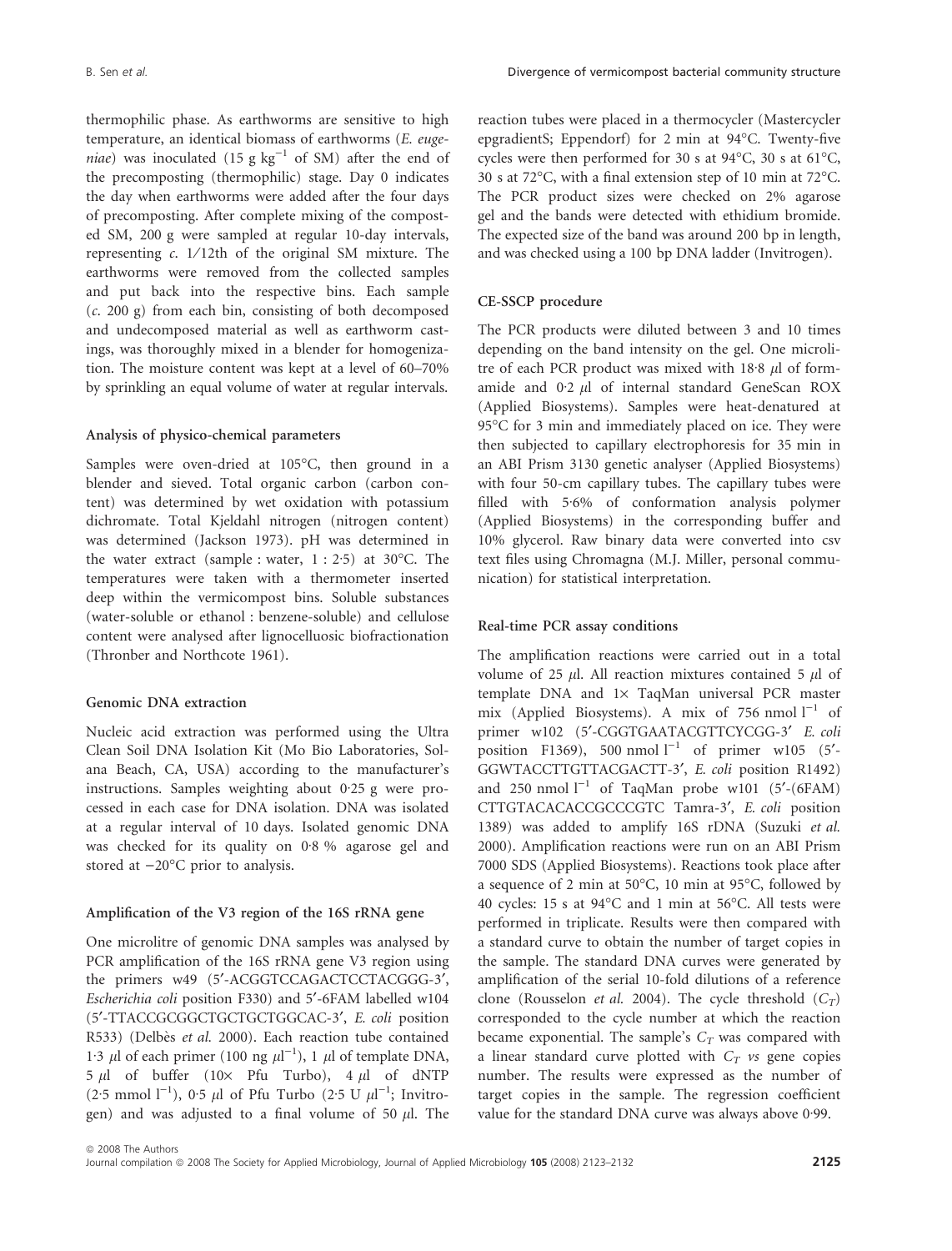#### Statistical analysis

Both principal component analysis (PCA) and redundancy analysis (RDA) were performed on CE-SSCP profiles. Raw CE-SSCP data were log-transformed to minimize the contribution of large peaks in the analysis. PCA is useful for discerning patterns within the CE-SSCP data itself while RDA can be used to test hypotheses regarding the importance of physico-chemical parameters in explaining variation in CE-SSCP data. PCA describes the axes of maximum variability in the multivariate data set. RDA is a constrained ordination technique in which ordination axes are constrained to be linear combinations of environmental variables (Legendre and Legendre 1998). This later method allows direct assessment of the relationship between known environmental factors and variation in the multivariate data. The significance of the relationship was tested using Monte Carlo tests with 100 permutations. The R package (version  $2·1·0$ ) was used (R Development Core Team 2005). CE-SSCP profiles were aligned with the internal standard (GeneScan ROX) in the CE-SSCP procedure and the entire area of CE-SSCP patterns was normalized prior to statistical analysis using MATLAB ver. 7.0.4 (The MathWorks, Inc., Natick, MA). The relative sub-peak background areas were computed using SAFUM (Zemb *et al.* 2007). As parameters were measured in different units, physico-chemical data were standardized to zero mean and unit variance prior to redundancy analysis.

## Results

## Physico-chemical changes during vermicomposting of sugar industry waste

Figure 1 shows the variations in carbon, the  $C/N$  ratio, soluble substances and cellulose content during the 60 day process of vermicomposting sugar industry waste combined with dried cattle manure. Temperature and pH changes were not significant during the 60-day process, with temperature maintained around  $30 \pm 2$ °C and a neutral pH of  $7.3 \pm 0.2$ . A constant reduction in carbon from 38% to 27% was observed with an increase in nitrogen from  $1.8\%$  to  $2.8\%$ . A typical steady decrease in the value of C/N ratio from 22 to 10 was noted throughout the process. Soluble substances (sugars, amino-acids, organic acids, fats, oils, waxes, resins, pigments, proteins and minerals) were found to increase from 142 to 360 mg  $g^{-1}$  dry weight, whereas a decreasing trend in cellulose content from 320 to 136 mg  $g^{-1}$  dry weight was noted.

## Bacterial community structure during the period of vermicomposting process

The bacterial abundance at three different stages, i.e. early (day 0), mid (day 30) and end (day 60) was evaluated through the quantitative PCR technique. The mean 16S rRNA gene copies per gram of sample was stable



**Figure 1** Variation over time in the physico-chemical parameters during the vermicomposting process. Values of symbols indicate mean  $\pm$  SD of triplicates. (a) ( $\rightarrow$ ), carbon  $(\%)$  and  $(-o-)$ , C/N (ratio); (b)  $(\_\Delta\_\)$ , soluble substances (mg g<sup>-1</sup>),  $(\_\odot\_\)$ cellulose (mg  $g^{-1}$ ).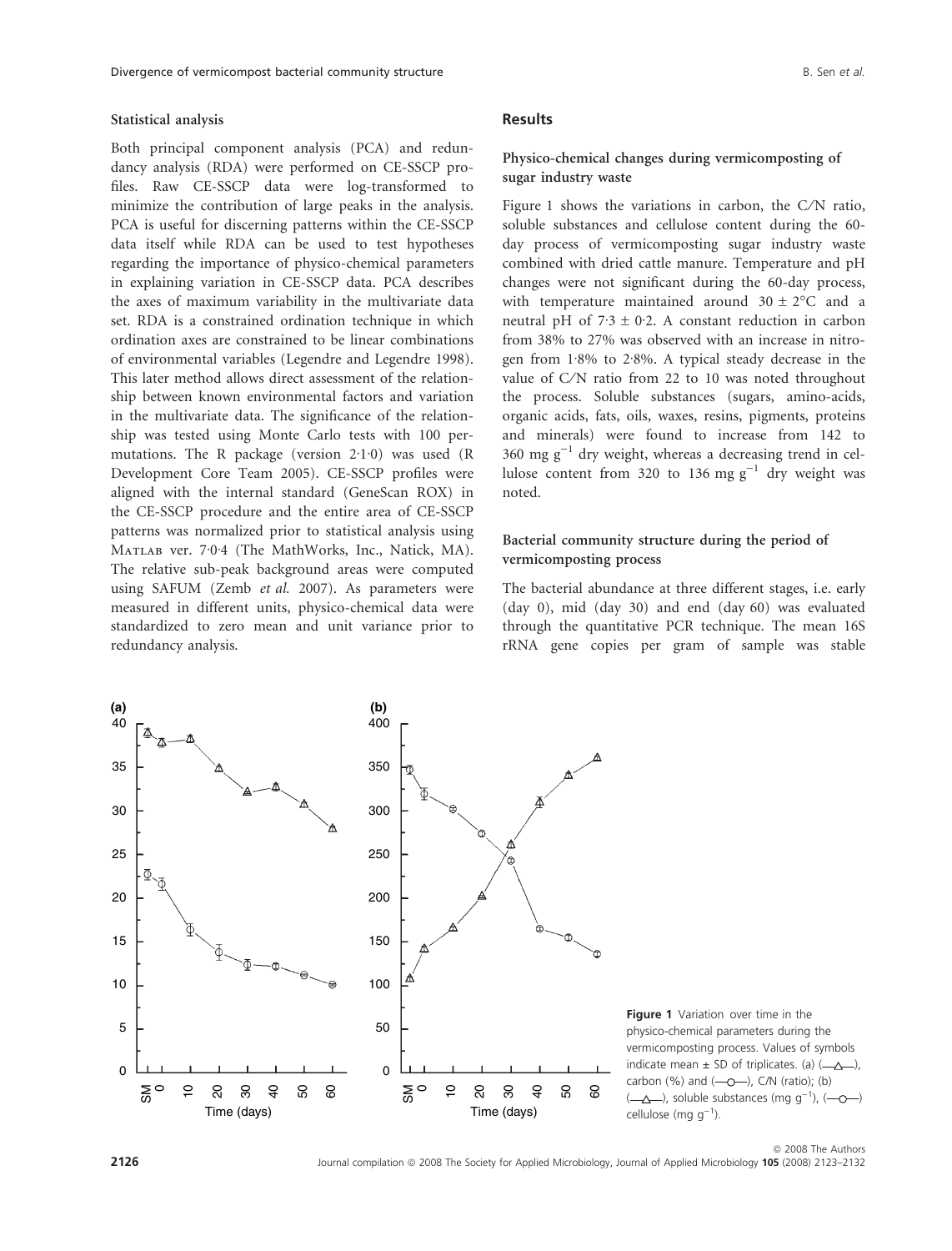$(P < 0.05)$ , varying within the range of  $1.7 \times 10^8$ - $6.8 \times 10^8$ . Figure 2 illustrates the CE-SSCP fingerprints representing progressive changes in the bacterial community over time based on a seven-point time frame (0–60 days) for triplicate samples along with that of the starting material. The CE-SSCP fingerprint of the starting material appears as very different from the time-series profiles. The background area in the CE-SSCP fingerprints as shown in Fig. 3a varied within 80–90% of the total area in the time series, indicating large overlaps of CE-SSCP peaks. On the contrary, SM sample had much lower diversity, with a background area of 70%, possibly indicating an initial rise in bacterial diversity during the precomposting phase.

The mean change of genetic profiles between two consecutive samplings at a 10-day interval decreased over time (Fig. 3b). Furthermore, the replicate variation also lessened with compost maturation (Fig. 3c). Finally at the end of maturation, the mean genetic distance of CE-SSCP profiles of replicates were similar to the mean distance of 10-day consecutive samples taken after day 30. This clearly indicates that the CE-SSCP fingerprints do in fact represent the actual variations in the entire community structure of the vermicomposting process and, thus, profiling of sub-samples from each replicate was not required.

To visualize and distinguish between the bacterial communities present in the replicates and in the starting material, a PCA was done on the CE-SSCP profiles (Fig. 4). The entire CE-SSCP signal was taken for analysis, as opposed to the detectable peak areas⁄ heights (e.g. in the Applied Biosystem GeneMapper software), because it takes into account the complete picture of the fingerprint. PCA on raw data lowers any bias associated with the accuracy of peak detection and the common assumption that each peak denotes a single species, which is not the case in complex molecular fingerprints with overlapping peaks (Loisel *et al.* 2006). PC 1 and 2 displayed 69% and 12% of the variance, respectively (Fig. 4). Consecutive CE-SSCP fingerprints in the time series from each replicate grouped separately, indicating that the microbial communities developed differently.

# Relationship between bacterial community dynamics and physico-chemical evolution

A redundancy analysis was carried out to relate the bacterial community dynamics to physico-chemical parameters (Fig. 5). Variance explained by the first and second RDA axes constrained by the physico-chemical parameters were 12<sup>.6%</sup> and 2.1%, respectively. Both axes together accounted for only 14.7% of the variance in the CE-SSCP data. In addition, the Monte Carlo test for physico-chemical parameters (carbon, C/N ratio, soluble substances and cellulose) were not significant enough  $(P$ -value of  $0.51$ ) to explain the differences observed in CE-SSCP data. This indicated that the physico-chemical evolution was not correlated to bacterial community dynamics.

# **Discussion**

We monitored the overall bacterial community structure, dynamics and abundance in three replicates of vermicompost using molecular fingerprinting and quantitative PCR techniques.

Using multivariate statistical analysis, we found significant differences in the bacterial composition and dynamics within the three replicates that did not correlate significantly with the physico-chemical changes.

# Methodological considerations concerning CE-SSCP fingerprinting

Molecular fingerprinting (CE-SSCP) analysis is a PCRbased method, which can be biased (Suzuki and Giovannoni 1996; von Wintzingerode *et al.* 1997). However, it has been shown that both gel and capillary-based PCR-SSCP may adequately reflect the relative composition of 16S rRNA genes (Schwieger and Tebbe 1998; Fraccia *et al.* 2006). Regarding the composition of agri-industrial residues as substrates and the use of the same earthworm species, the samples evaluated in this study were of a similar nature, and they were all investigated using the same DNA extraction method and PCR conditions. The current CE-SSCP approach does not prevent hetero-dimer formation (Schwieger and Tebbe 1998). However, as all samples were probably affected equally by a potential bias, comparison of the different CE-SSCP fingerprints remains accurate. In addition, CE-SSCP fingerprinting patterns contain extractable data on structure and diversity. Here the background area under the CE-SSCP profiles was taken as a parameter of bacterial diversity as peak (*p*) saturation is seen when diversity is very high, i.e.  $P \ge 50$ (Loisel *et al.* 2006).

# Steady function and bacterial dynamics of triplicate vermicompost communities

During the vermicomposting process, the rates of physico-chemical changes (Fig. 1) were very similar in the triplicates with constant temperature and pH. In our study, the similarity in the broad-scale ecosystem function, i.e. the reduction of C/N, the most commonly used index of decomposition for organic matter, indicated a steady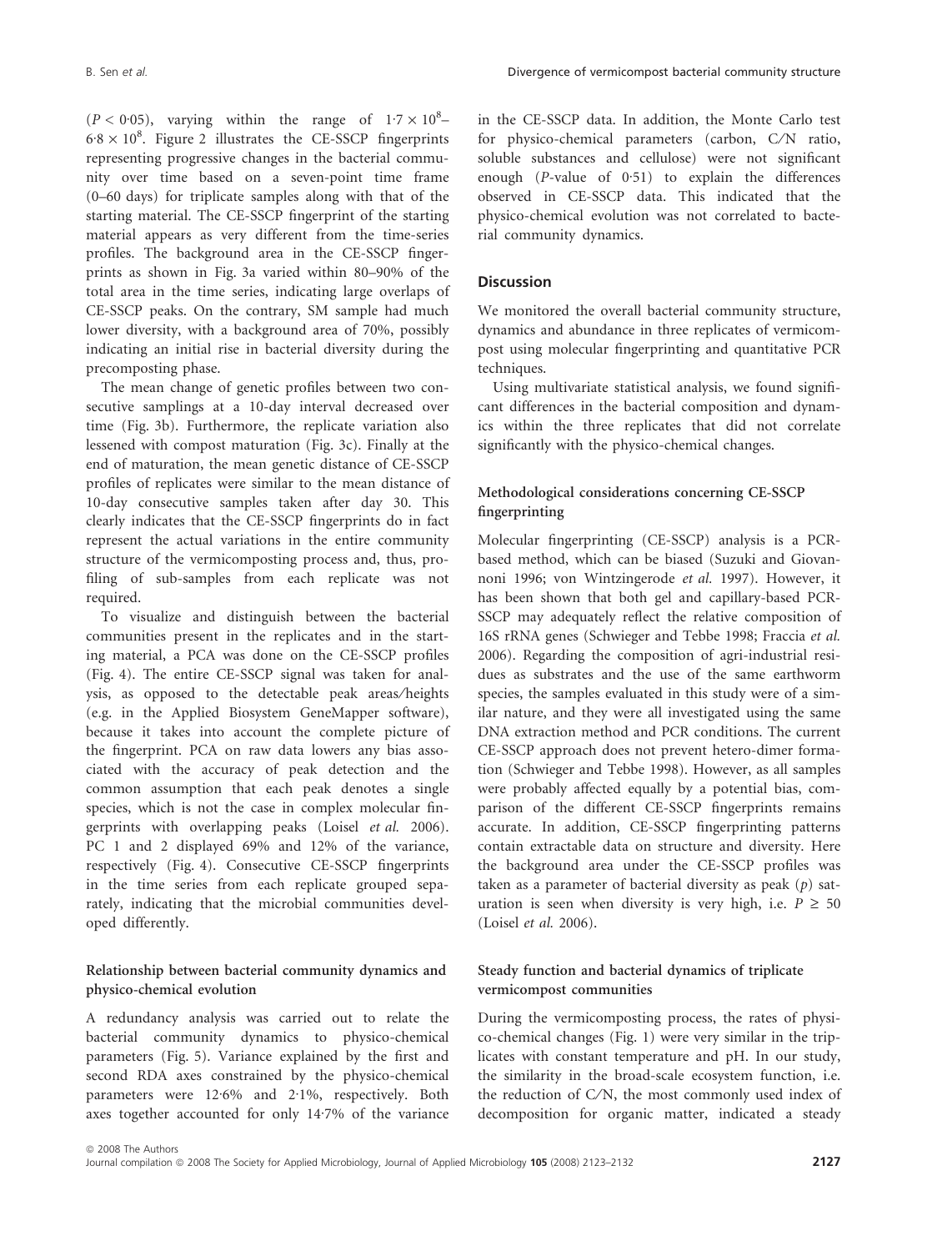

Figure 2 Capillary electrophoresis single-strand conformation polymorphism profiles of the vermicompost samples collected at 10-day intervals (days 0 to 60) from the triplicates, along with the start-up material sample.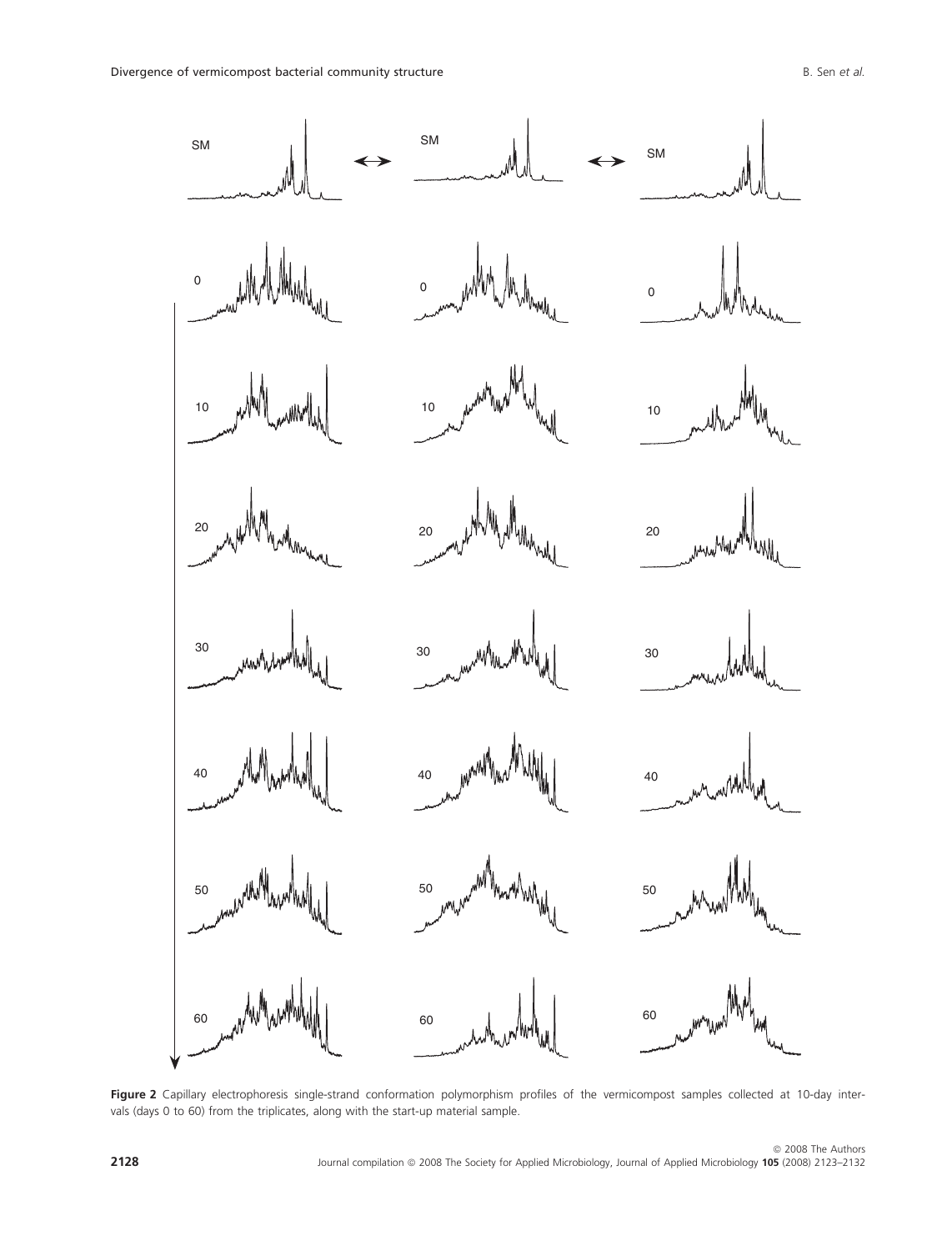

Figure 3 Plots of: (a) capillary electrophoresis single-strand conformation polymorphism (CE-SSCP) background of samples collected at regular intervals during vermicomposting process in triplicates; (b) mean variations over time in bacterial community structure; (c) replicate CE-SSCP fingerprint variations. Values indicate mean  $\pm$  SD of triplicates and the  $y$ -axis in (b) and (c) represents the Euclidean distance between two different SSCP profiles.

performance of the communities in the triplicates. We also observed a stable density of bacteria measured as 16S rRNA gene copies during the process, suggesting a constant bacterial abundance throughout the decomposition process. In addition, the sub-peak background area remained very high (80–90%) and stable during the vermicomposting process, which further indicates practically unchanging bacterial diversity. The increase in bacterial diversity (Fig. 3a) after the precomposting stage in all replicates indicates a rise of microbial diversity at the start of the decomposition process. Despite the high background in the CE-SSCP fingerprints that imposed limitations on evaluating diversity indices based on the relative proportion of peak areas⁄ heights (Hill *et al.* 2003), we

were still able to evidence subtle changes in bacterial diversity during the process in all replicates.

It has been reported that temperature in the compost environment plays a crucial role in the microbial community succession (Strom 1985). Yet during the vermicomposting process, despite a narrow range of temperature fluctuation (28-30°C) we observed shifts in the bacterial community in all the replicates after the biggest shift that occurred in the initial thermophilic phase between SM and day 0 (Fig. 3b). Interestingly, we also found that the dynamics in the community structure as well as the relative species abundance in the triplicates, based on the CE-SSCP peak profiles, were dissimilar (Figs 2 and 3c). These results indicate that microbial community succession during the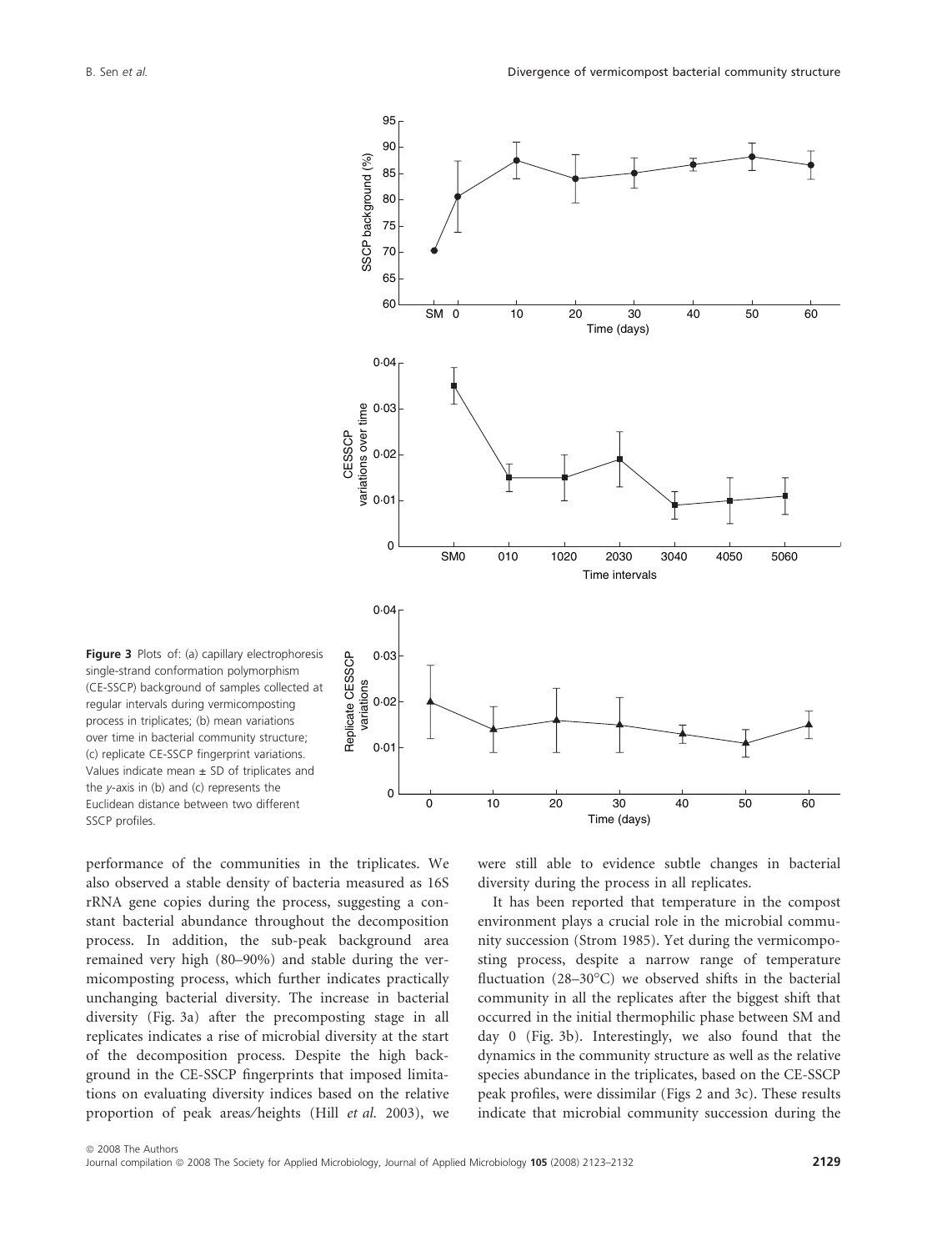

Figure 4 A principal component analysis plot of capillary electrophoresis single-strand conformation polymorphism profiles of start-up material ( $\blacksquare$ , SM) and replicate vermicompost samples ( $\blacksquare$ ,  $\blacksquare$ ,  $\Delta$ ) collected at different time points. Percentages on axes are per cent of total variation in dataset explained. Labels (0–60) indicate the time (days) of sampling.



Figure 5 A biplot of redundancy analysis on capillary electrophoresis single-strand conformation polymorphism data and physico-chemical parameters of start-up material  $($ , SM) and replicate vermicompost samples ( $\bullet$ ,  $\nabla$ ,  $\Delta$ ) collected at different times. Percentages on axes are per cent of total variation in dataset explained; 14.7% of the variability that can be attributed to physico-chemical parameters is shown in the plot. Labels (0–60) indicate the time (days) of sampling. Lines represents physico-chemical parameter vectors showing their contribution to the ordination; TOC, total organic carbon; C/N, ratio of total organic carbon to Kjeldahl nitrogen; TSS, total soluble substances; Cel, cellulose.

decomposition process is neither a temperature-dependent phenomenon nor influenced by any of the other environmental factors tested. Several reasons may explain this discrepancy between bacterial community structure in the triplicates. First, it could be an effect of earthworms that are known to modify the diversity and the abundance of the microflora directly, by selective feeding or by the stimulation of particular taxa of micro-organisms (Brown 1995; Tiunov and Scheu 2000). Second, it may be the effect, individually or in combination, of several biotic and abiotic factors such as resource competition (Huisman and Weissing 1999), predation and bacteriophages (Weinbauer and Rassoulwadegan 2004). Indeed, predation and bacteriophage effects, which clearly remain in need of further study, may contribute substantially to bacterial community structure dynamics.

Schloss *et al.* (2003) reported the possible correlation of variables like pH and temperature with changes in community structure during the initial stages of composting. Conversely, in the present study when temperature and pH remained nearly constant, the physico-chemical variables (carbon, C/N ratio, soluble substances and cellulose) were not significant in explaining the variations in the bacterial community structure dynamics (Fig. 5). However, we do agree that a more complete analysis of the function of microbial communities would include measures of other compounds and processes and would compare the assemblages based on both general (e.g. overall decomposition rates) and specific functions (Franklin and Mills 2006).

# Consequence of divergent bacterial community structure on ecosystem functions

Despite the discrepancy in bacterial community structure in the triplicates as revealed by CE-SSCP fingerprinting, we still observed a steady broad-scale ecosystem function, i.e. a reduction in the C⁄N ratio, with constant bacterial population and diversity. This raises a question as to whether functional parameters are really important in revealing variations in the microbial community structure. The present study supports previous reports (Fernandez *et al.* 1999; Zumstein *et al.* 2000; Kaewpapit and Grady 2002) in which an extremely dynamic community sustained a functionally stable ecosystem. In fact, fluctuations in the abundance of species having different adaptive modes may be a mechanism that stabilizes community function in a varying environment. We consider that at least some minimum number of species is indispensable for an ecosystem to function under steady conditions and that a large number of species is perhaps necessary for maintaining stable processes in a varying environment. The three replicates functioned in the same way (Fig. 1) displaying the same overall diversity (Fig. 3a) but with fluctuating dominant populations (Fig. 2) that differed between the replicates (Fig. 3c). Our results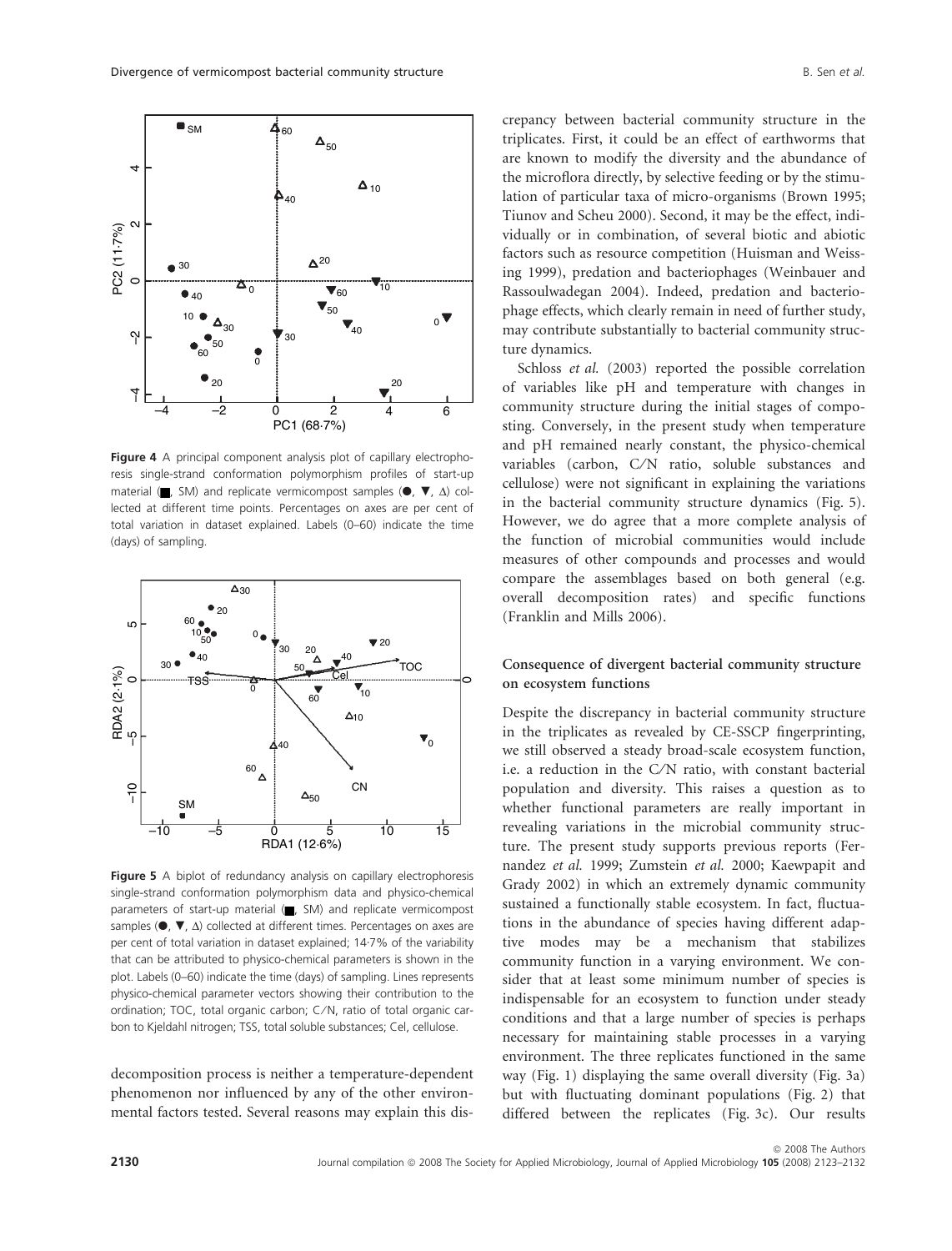certainly agree with the insurance hypothesis (Yachi and Loreau 1999), which proposed that biodiversity provides insurance, or a buffer, against environmental fluctuations in so far as different species respond differently to such variations, leading to a more predictable aggregate community or ecosystem properties.

# Acknowledgements

The authors would first like to thank the anonymous reviewers for comments that have greatly improved the manuscript. They sincerely thank Bart Haegeman (INRIA, Montpellier, France) for his helpful discussions on CE-SSCP analysis and interpretation. Valuable assistance was provided by Kalyani Mahapatra Sen (IIT Madras, India) and Michel Torrijos (LBE-INRA, Narbonne, France). The authors also acknowledge the financial support of the Embassy of France in India to Biswarup Sen to carry out part of the research in the LBE-INRA, Narbonne, France.

## References

- Brown, G.G. (1995) How do earthworms affect microfloral and faunal community diversity. *Plant Soil* 170, 209– 231.
- Burr, M.D., Clark, S.J., Spear, C.R. and Camper, A.K. (2006) Denaturing gradient gel electrophoresis can rapidly display the bacterial diversity contained in 16S rDNA clone libraries. *Microb Ecol* 51, 479–486.
- Delbès, C., Moletta, R. and Godon, J.J. (2000) Monitoring of activity dynamics of an anaerobic digester bacterial community using 16S rRNA polymerase chain reaction-singlestrand conformation polymorphism analysis. *Environ Microbiol* 2, 506–515.
- DeLong, E.E. and Pace, N.R. (2001) Environmental diversity of *Bacteria* and *Archaea*. *Syst Biol* 50, 470–478.
- Domínguez, J. (2004) State of the art and new perspectives on vermicomposting research. In *Earthworm Ecology*, 2nd edn ed. Edwards, C.A. pp. 401–424 Boca Raton, FL: CRC Press.
- Domínguez, J. and Edwards, C.A. (2004) Vermicomposting organic wastes: a review. In *Soil Zoology for Sustainable Development in the 21st Century* ed. Hanna, S.H.S. and Mikhail, W.Z.A. pp. 369–395 Cairo.
- Fernandez, A., Huang, S., Seston, S., Xing, Z., Hickey, R., Criddle, C. and Tiedje, J. (1999) How stable is stable? Functional versus community composition. *Appl Environ Microbiol* 65, 3697–3704.
- Fraccia, L., Dohrmann, A.B., Martinotti, M.G. and Tebbe, C.C. (2006) Bacterial diversity in a finished compost and vermicompost: differences revealed by cultivation-independent analyses of PCR-amplified 16S rRNA genes. *Appl Microbiol Biotechnol* 71, 942–952.
- Franklin, R. and Mills, A. (2006) Structural and functional responses of a sewage microbial community to dilutioninduced reductions in diversity. *Microb Ecol* 52, 280–288.
- Fromin, N., Hamelin, J., Tarnawski, S., Roesti, D., Jourdain-Miserez, K., Forestier, N., Teyssier-Cuvelle, S., Gillet, F. *et al.* (2002) Statistical analysis of denaturing gel electrophoresis (DGE) fingerprinting patterns. *Environ Microbiol* 4, 634–643.
- Godon, J.J., Zumstein, E., Dabert, P., Habouzit, F. and Moletta, R. (1997) Molecular microbial diversity of an anaerobic digestor as determined by small-subunit rDNA sequence analysis. *Appl Environ Microbiol* 63, 2802–2813.
- Hill, T.C.J., Walsh, K.A., Harris, J.A. and Moffett, B.F. (2003) Using ecological diversity measures with bacterial communities. *FEMS Microbiol Ecol* 43, 1–11.
- Huisman, J. and Weissing, F.J. (1999) Biodiversity of plankton by species oscillations and chaos. *Nature* 402, 407–410.
- Ishii, K., Fukui, M. and Takii, S. (2000) Microbial succession during a composting process as evaluated by denaturing gradient gel electrophoresis analysis. *J Appl Microbiol* 89, 768–777.
- Jackson, M.L. (1973) *Soil Chemical Analysis*, 1st edn. Constable & Co Ltd., Prentice-Hall, Inc.
- Kaewpipat, K. and Grady, C.P.L. (2002) Microbial population dynamics in laboratory-scale activated sludge reactors. *Water Sci Technol* 46, 19–27.
- Legendre, P. and Legendre, L. (1998) *Numerical Ecology*, 2nd English edn. Elsevier.
- Loisel, P., Harmand, J., Zemb, O., Latrille, E., Lobry, C., Delgénes, J.P. and Godon, J.J. (2006) Denaturing gradient electrophoresis (DGE) and single strand conformation polymorphism (CE-SSCP) molecular fingerprintings revisited by simulation and used as a tool to measure microbial diversity. *Environ Microbiol* 8, 720–731.
- Nadarajah, N., Grant Allen, D. and Fulthorpe, R.R. (2007) Effects of transient temperature conditions on the divergence of activated sludge bacterial community structure and function. *Water Res* 41, 2563–2571.
- Peters, S., Koschinsky, S., Schwieger, F. and Tebbe, C.C. (2000) Succession of microbial communities during hot composting as detected by PCR-single-strand-conformation polymorphism-based genetic profiles of small-subunit rRNA genes. *Appl Environ Microbiol* 66, 930–936.
- Peu, P., Brugère, H., Pourcher, A.M., Kérourédan, M., Godon, J.J., Delgénes, J.P. and Dabert, P. (2006) Dynamics of a pig slurry microbial community during anaerobic storage and management. *Appl Environ Microbiol* 72, 3578–3585.
- R Development Core Team (2005) *R: a language and environment for statistical computing*. Vienna, Austria: R Foundation for Statistical Computing. ISBN 3-900051-07-0; URL: http://www.R-project.org.
- Rees, G.N., Baldwin, D.S., Watson, G.O., Perryman, S. and Nielsen, D.L. (2004) Ordination and significance testing of microbial community composition derived from terminal